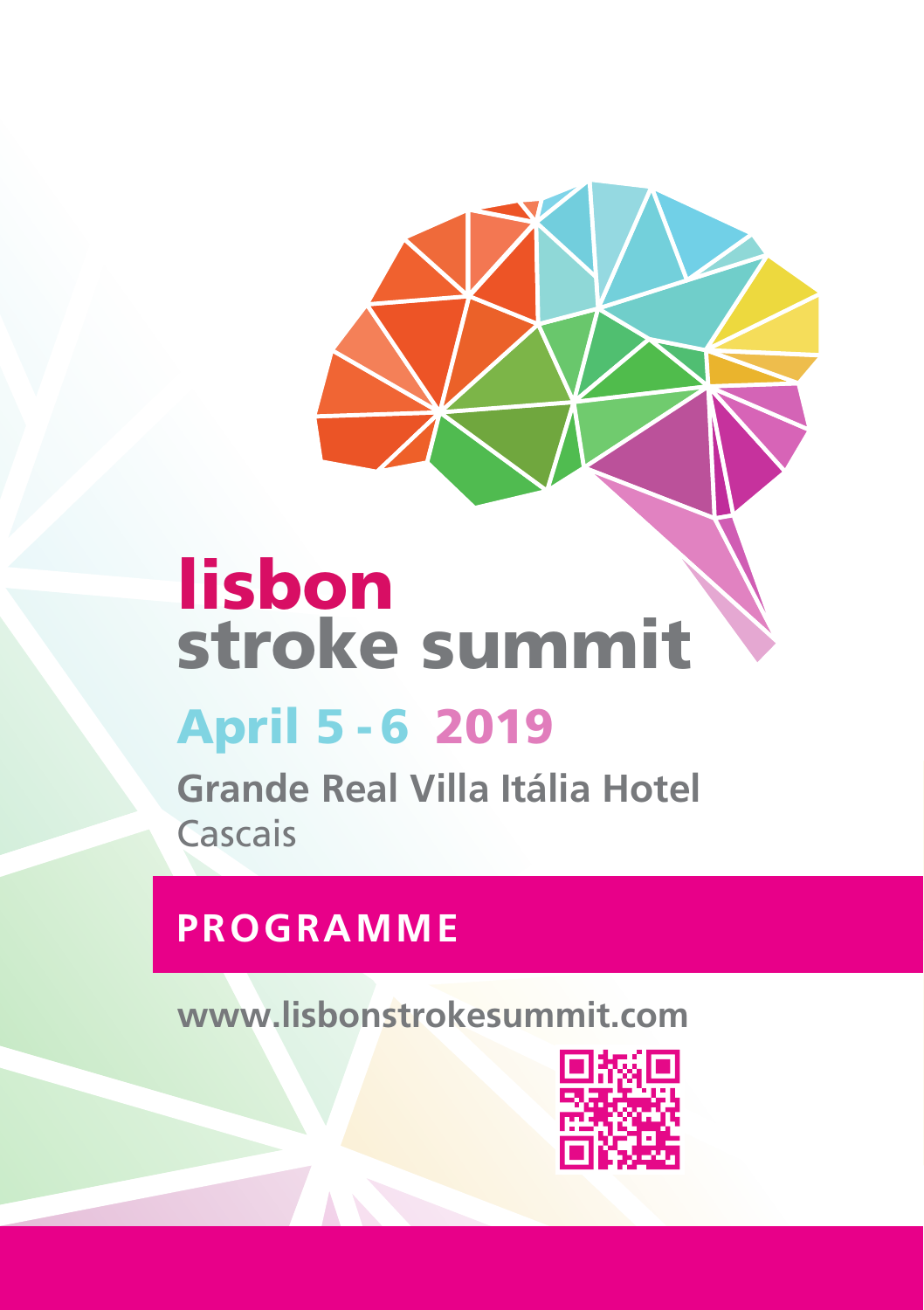Dear Friends and Colleagues,

It is our pleasure and privilege to invite you to the Lisbon Stroke Summit which will be held in Cascais, on 5-6 April 2019.

Lisbon Stroke Summit aims to create a great scientific and networking success by providing a platform for international experts to discuss and compare experiences in cohesive and comprehensive sessions. Lisbon Stroke Summit enables participants to have the chance to benefit from scientific exchange during the formal activities. It is also an opportunity for participants to debate and discuss unresolved issues, highlight difficult clinical cases and discuss up-to-date scientific information essential to improve Stroke care.

We would like you to join us at Lisbon Stroke Summit 2019. Don't miss this international debate on the state of the art in acute stroke! Help us build knowledge in acute stroke!

Sincerely,

LSS 2019, CO-CHAIRPERSONS

Sofia Galego **Isabel Fragata** 

#### HONORARY COMMITTEE **Prof. Castro Lopes** // **Prof. Louis Caplan** // **Prof. Jeffrey Saver**

#### ORGANIZING COMMITTEE

**Sofia Galego Isabel Fragata Patrícia Ferreira Alberto Fior** 

**Bruno Maia Cristina Sousa Jaime Pamplona Mariana Baptista**

SCIENTIFIC COMMITTEE

**Ana Paiva Nunes Elsa Azevedo**

**João Alcântara João Reis**

**Marisa Mariano Rui Carvalho**

**Luísa Fonseca Raul Nogueira**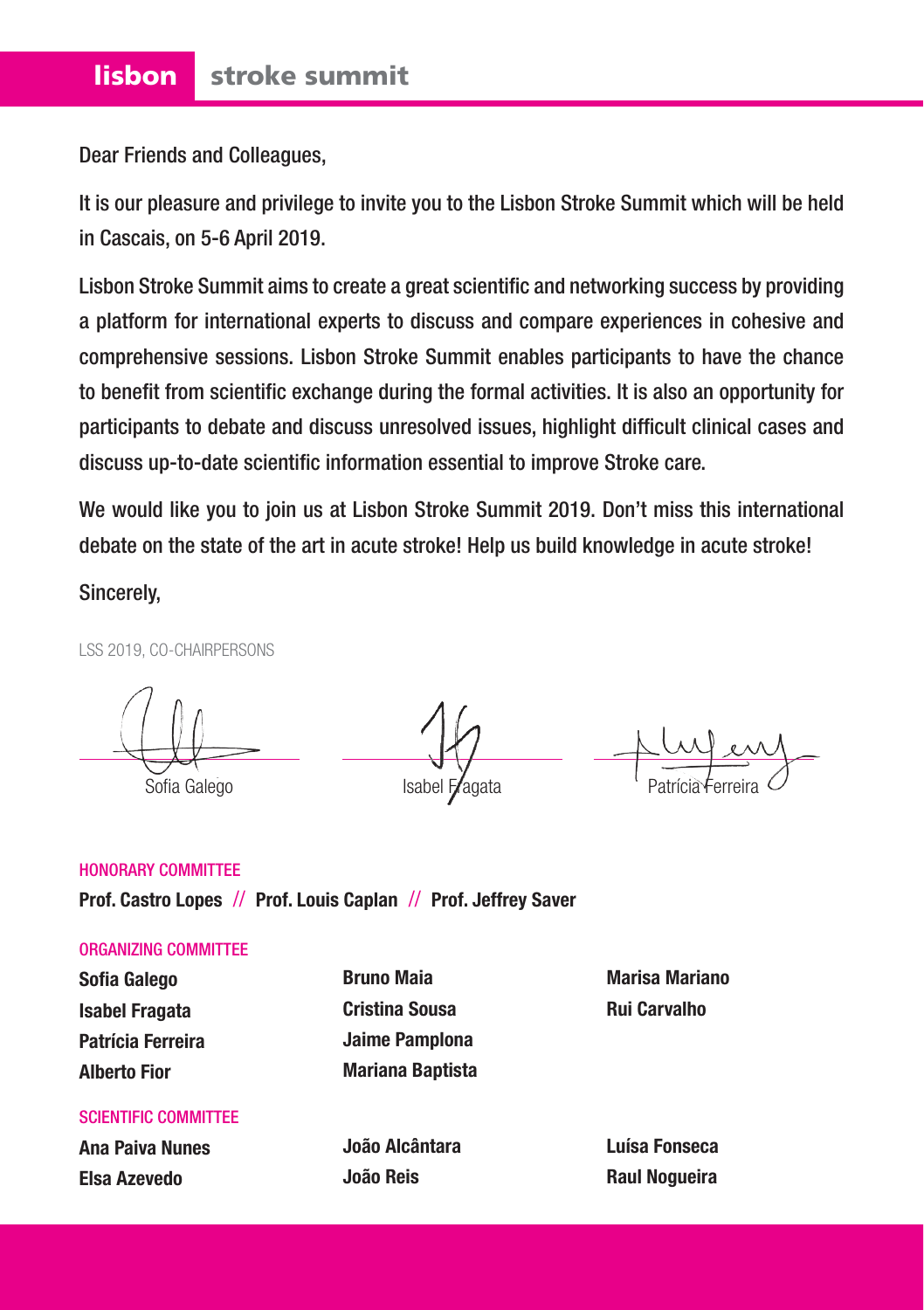#### **SPEAKERS**

**Alexandre Amaral e Silva** HVFX, Lisbon, Portugal

**Ana Paiva Nunes** CHULC, Lisbon, Portugal

**Ângelo Carneiro** CHUPorto, Porto, Portugal

**Bruno Maia** CHULC, Lisbon, Portugal

**Carla Ferreira** H. Braga, Braga, Portugal

**Catarina Fonseca** CHULN, Lisbon, Portugal

**David Fiorella** Stony Brook University Hospital, New York, USA

**Diana Aguiar de Sousa** CHULN, Lisbon, Portugal

**Dietmar Frey** Charité University Medicine, Berlin, Germany

**Domingos Coiteiro** CHULN, Hospital da Luz, Lisbon, Portugal

**Donald Frei** RIA, Denver, USA

**Francesco Acerbi** Neurological Institute Carlo Besta, Milan, Italy

**Gustavo Santo** CHUC, Coimbra, Portugal

**Isabel Fragata** CHULC, Lisbon, Portugal

**J. David Spence** SPARC, Ontario, Canada

**Jeffrey Saver** UCLA, Los Angeles, USA **Jennifer Frontera** NYU Langone, New York, USA

**João Alcântara** CMRA, Alcoitão, Portugal

**João Reis** CHULC, Lisbon, Portugal

**João Sargento Freitas** CHUC, Coimbra, Portugal

**José Manuel Amorim** H. Braga, Braga, Portugal

**Juan F. Arenillas** University of Valladolid, Hosp. Clínico Universitario, Spain

**Karin Klijn** Radboud University, Nijmegen, **Netherlands** 

**Lawrence R. Wechsler** University of Pittsburgh, USA

**Lia Neto** CHULN, Lisbon, Portugal

**Louis Caplan** Beth Israel Deaconess Medical Center, Boston, USA

**Luísa Fonseca** CHUSJ, Porto, Portugal

**Luísa Rebocho** HESE, Évora, Portugal

**Mahmood Mirza** Neuravi, Galway, Ireland

**Maja Steinlin** University Children's Hospital Inselspital, Bern, Switzerland

**Manuel Ribeiro** CHVNG, Gaia, Portugal

**Mariana Baptista** CHULC, Lisbon, Portugal **Pasquale Mordasini** University Hospital Inselspital, Bern, Switzerland

**Paul Bentley** Faculty of Medicine, Imperial College London, UK

**Paulo Castro Chaves** CHUSJ, Porto, Portugal

**Pedro Monteiro** CHUC, Coimbra, Portugal

**Peter Vanacker** Antwerp University Hospital, Belgium

**Raul Nogueira** Emory University, Atlanta, USA

**Ricardo Veiga** CHUC, Coimbra, Portugal

**Rita Silva** CHULC, Lisbon, Portugal

**Rui Carvalho** CHULC, Lisbon, Portugal

**Simon Nagel** Heidelberg University Hospital, Germany

**Sofia Calado** CHLO, Lisbon, Portugal

**Teresa Mesquita** CHLO, Lisboa, Portugal

**Vitor M. Pereira** University of Toronto, Canada

**Yvo Roos** AMC University, Amsterdam, **Netherlands**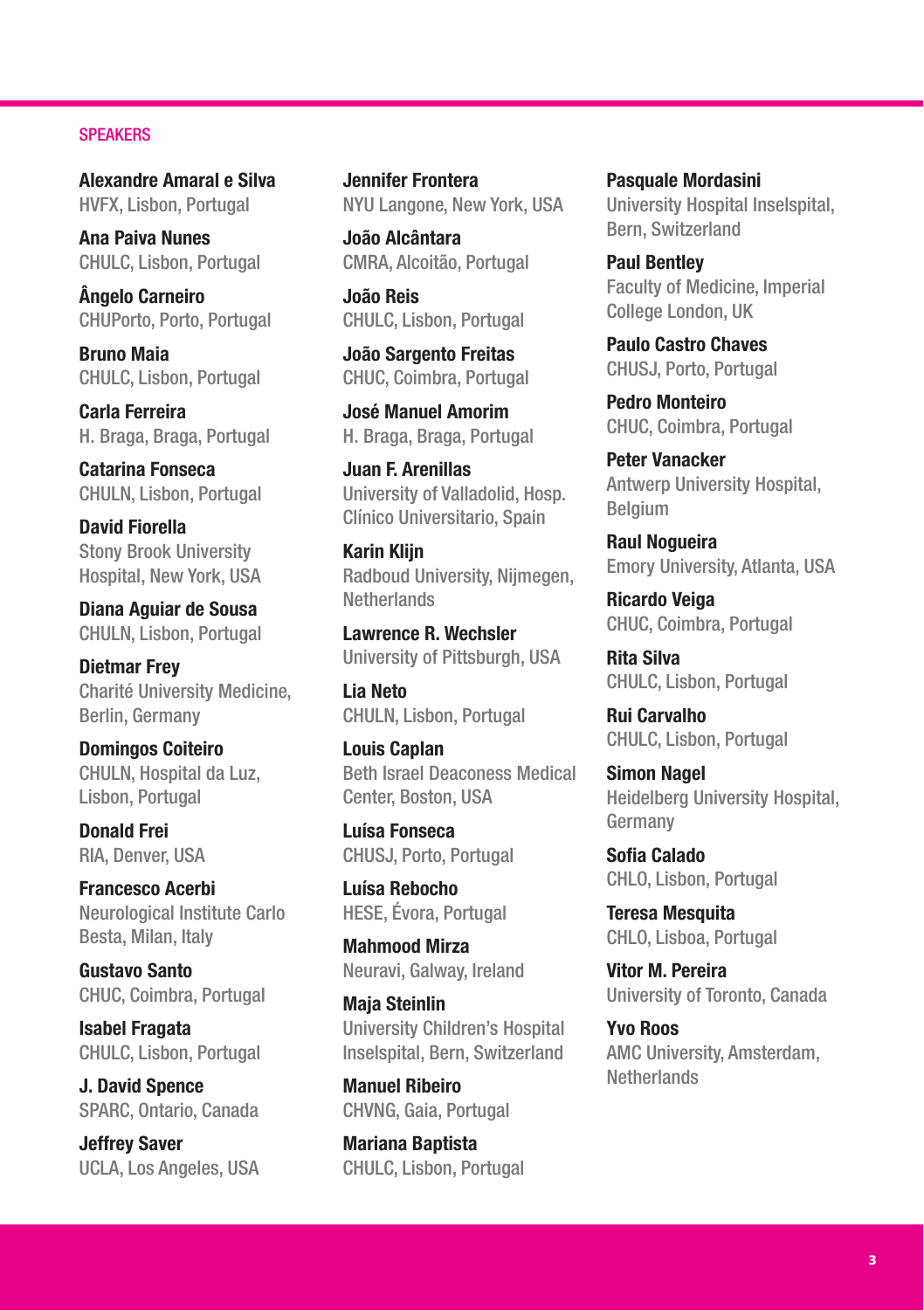## **Friday** April 5

- 07:30h **Secretariat opening**
- 08:30-09:30h **PROS & CONS SESSION: LET THE DAY BEGIN!** HOSTS: Ana Paiva Nunes & Sofia Calado **Is IV rtPA in patients with LVO still beneficial?** (30') PROS: Yvo Roos // CONS: João Reis **rtPA vs tNK: It's show time!** (30') STICK TO WHAT WE KNOW - rtPA: Catarina Fonseca tNK HAS COME TO STAY: Juan F. Arenillas
- 09:30-10:00h **Coffee Break**
- 10:00-10:30h **"GO AHEAD, MAKE MY DAY": OFFICIAL WELCOME**
- 10:30-11:15h **TAKING TO THE LIMIT: ON CUTTING EDGE Lateral medullary infarcts: The evolution of knowledge** SPEAKER: Louis Caplan
- 11:15-12:15h **A MOST DIFFICULT CASE "HOUSTON WE HAVE A PROBLEM"** Expert multidisciplinary roundtable to discuss challenging cases in stroke **CASE 1 // Thrombectomy – Behind the curtain (30')** CASE 2 // Acute phase treatment in central retinal artery occlusion: Hyperbaric oxygen therapy, thrombolysis or even both? (30') NRL: Gustavo Santo INTERNIST: Teresa Mesquita NRI: Rui Carvalho



#### 12:15-13:15h **SPONSORED LUNCH SYMPOSIUM**

**Anticoagulation: Balancing risk and benefit in challenging patients** SPEAKER: Pedro Monteiro

13:30-14:30h **PROS & CONS SESSION: STRANGE THINGS HAPPEN** HOSTS: Rita Silva & Isabel Fragata **Should EVT for LVO be offered to children?** PROS: Vitor M. Pereira // CONS: Maja Steinlin **Moya Moya: Bypass or conservative treatment?** BYPASS: Domingos Coiteiro CONSERVATIVE: Francesco Acerbi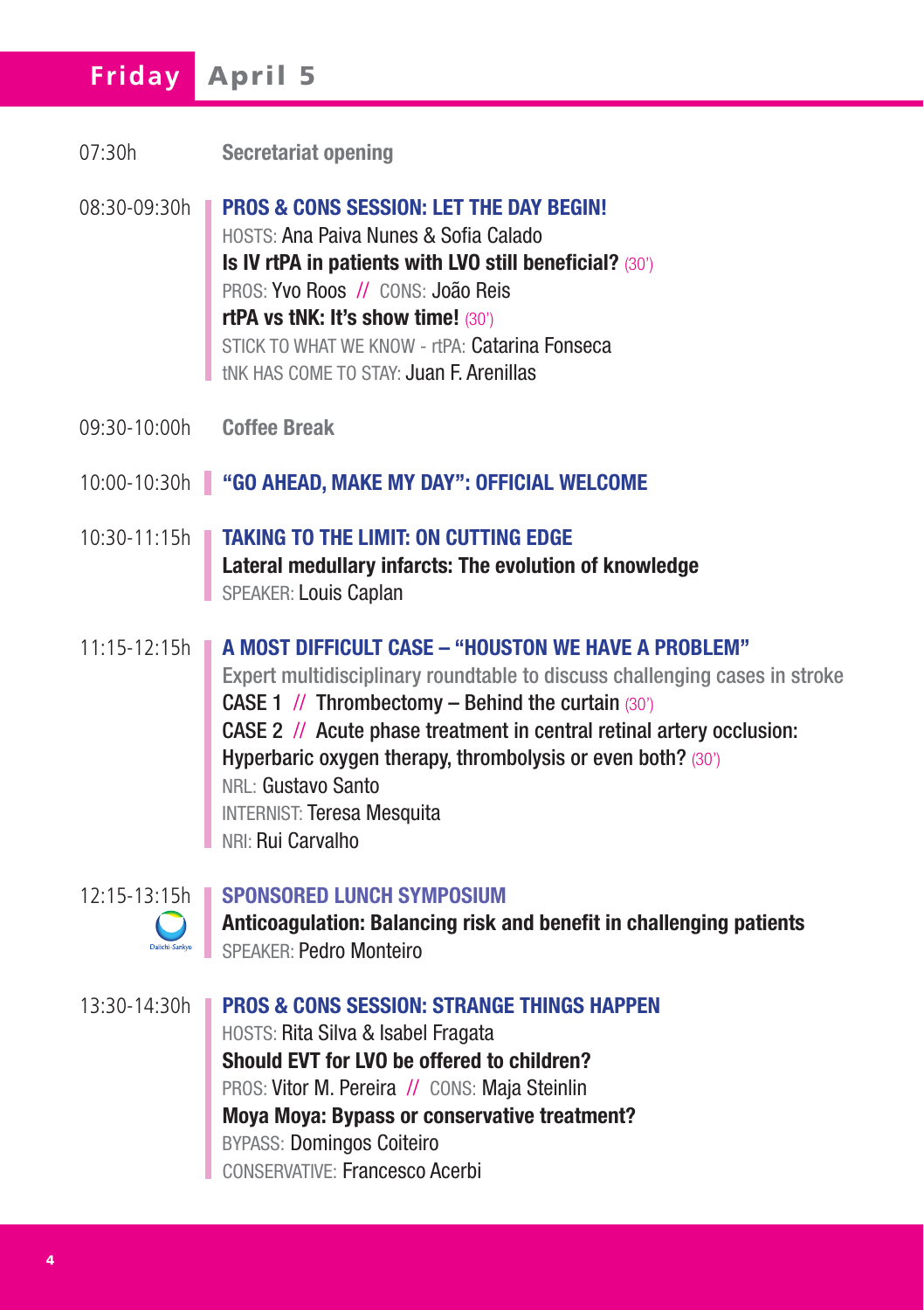### lisbon stroke summit

14:30-15:00h **Coffee Break**

#### 15:00-16:00h **A MOST DIFFICULT CASE – "HOUSTON WE HAVE A PROBLEM"** Expert multidisciplinary roundtable to discuss challenging cases in stroke CASE 3 // Acute ischemic stroke due to isolated intracranial dissection with aneurysmal dilatation: Does everyone know what to do? (30') CASE 4 // Is late better than never? Vertebral artery stenosis and basilar tip occlusion with minor stroke (30') NRL: Alexandre Amaral e Silva INTERNIST: Luísa Fonseca NRI: José Manuel Amorim

 $\mathbb{A}\mathbb{A}$ CERENOVUS

#### 16:00-16:45h **SPONSORED SYMPOSIUM**

**Role of in vitro studies in understanding the influence of techniques in mechanical thrombectomy** SPEAKER: Mahmood Mirza

- 16:45-17:00h **Coffee Break**
- 17:00-18:00h **PROS & CONS SESSION: THERE WILL BE BLOOD** HOSTS: Bruno Maia & Luísa Fonseca **Minimal invasive surgery for ICH?** PROS: David Fiorella // CONS: Karin Klijn **Is there a role for reversal agents in anticoagulant associated ICH?** PROS: Jennifer Frontera // CONS: João Sargento Freitas
- 18:00-19:00h **"THE STUFF THAT DREAMS ARE MADE OF…" The future ain't what it used to be! Artificial intelligence and stroke** Paul Bentley **Precision medicine in stroke** Dietmar Frey **Open up your mind: Stem cells in stroke** Lawrence R. Wechsler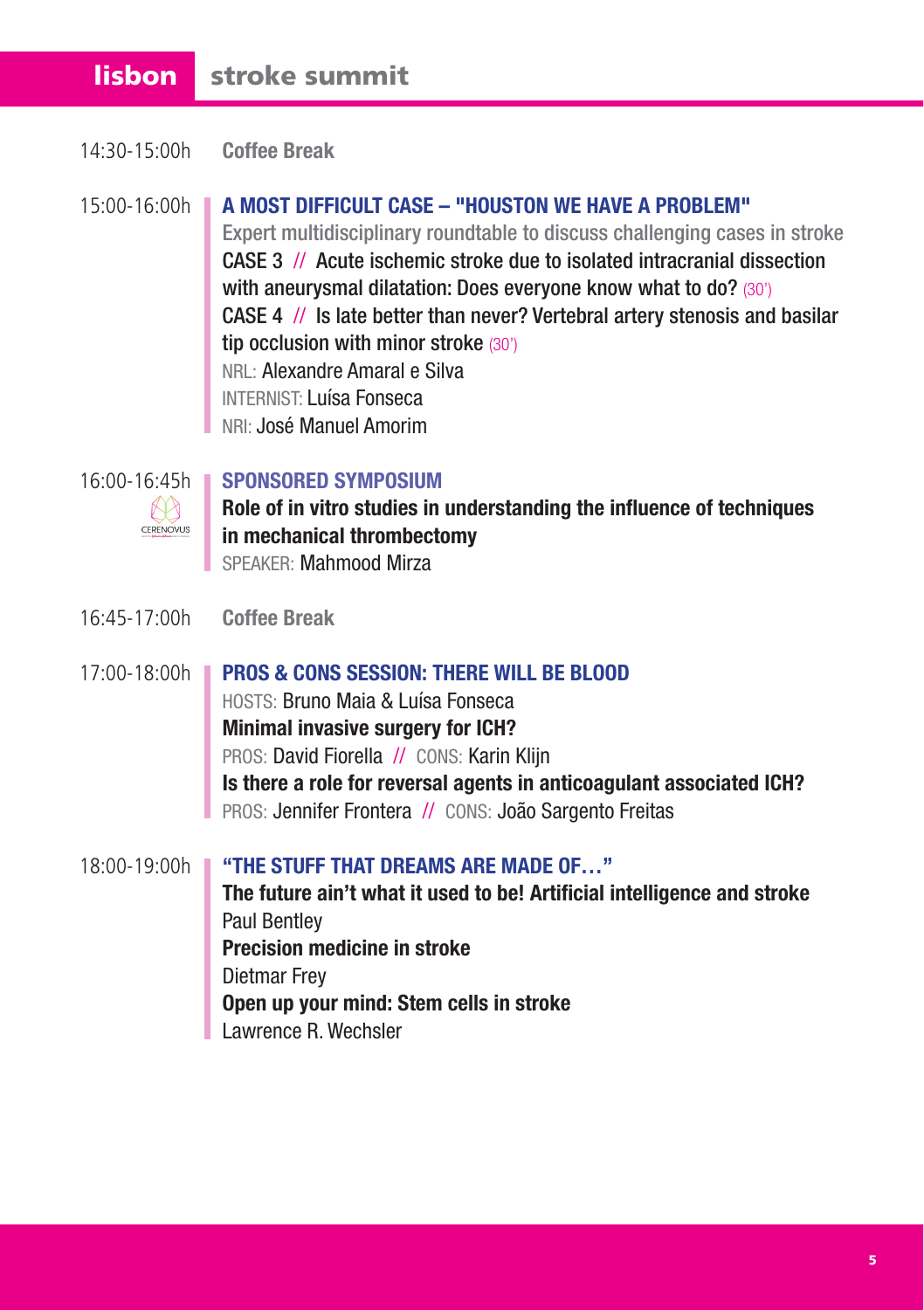## **Saturday** April 6

- 08:00h **Secretariat opening**
- 08:30-09:30h **A MOST DIFFICULT CASE "HOUSTON WE HAVE A PROBLEM"** Expert multidisciplinary roundtable to discuss challenging cases in stroke CASE 5 // Repeated large vessel occlusion in a young adult (30') CASE 6 // Vertebral dissection with distal occlusion – Where to start? (30') NRL: João Alcântara INTERNIST: Luísa Rebocho NRI: Ricardo Veiga
- 09:30-10:00h **CAROTID ARTERY PLAQUE: HOW ESSENTIAL IS IMAGING?** HOST: Lia Neto SPEAKER: J. David Spence
- 10:00-10:15h **Coffee Break**
- 10:15-11:00h **TAKING TO THE LIMIT: ON CUTTING EDGE Personalized medicine and thrombolysis/thrombectomy** SPEAKER: Jeffrey Saver
- 11:00-11:40h **SPONSORED SYMPOSIUM**

**Improved recanalization efficiency with the newest generation**  Penumbra **P aspiration technology** SPEAKER: Donald Frei

11:40-12:40h **A MOST DIFFICULT CASE – "HOUSTON WE HAVE A PROBLEM"** Expert multidisciplinary roundtable to discuss challenging cases in stroke CASE 7 // The "Too Late, Too Good and Too Distal to Treat" dilemma (30') CASE 8 // Is endovascular treatment the best choice for distal artery occlusions? (30') NRL: Diana Aguiar de Sousa INTERNIST: Paulo Castro Chaves NRI: Manuel Ribeiro



12:40-13:40h **SPONSORED LUNCH SYMPOSIUM A need for a tailored protection in our stroke patients** SPEAKER: Alexandre Amaral e Silva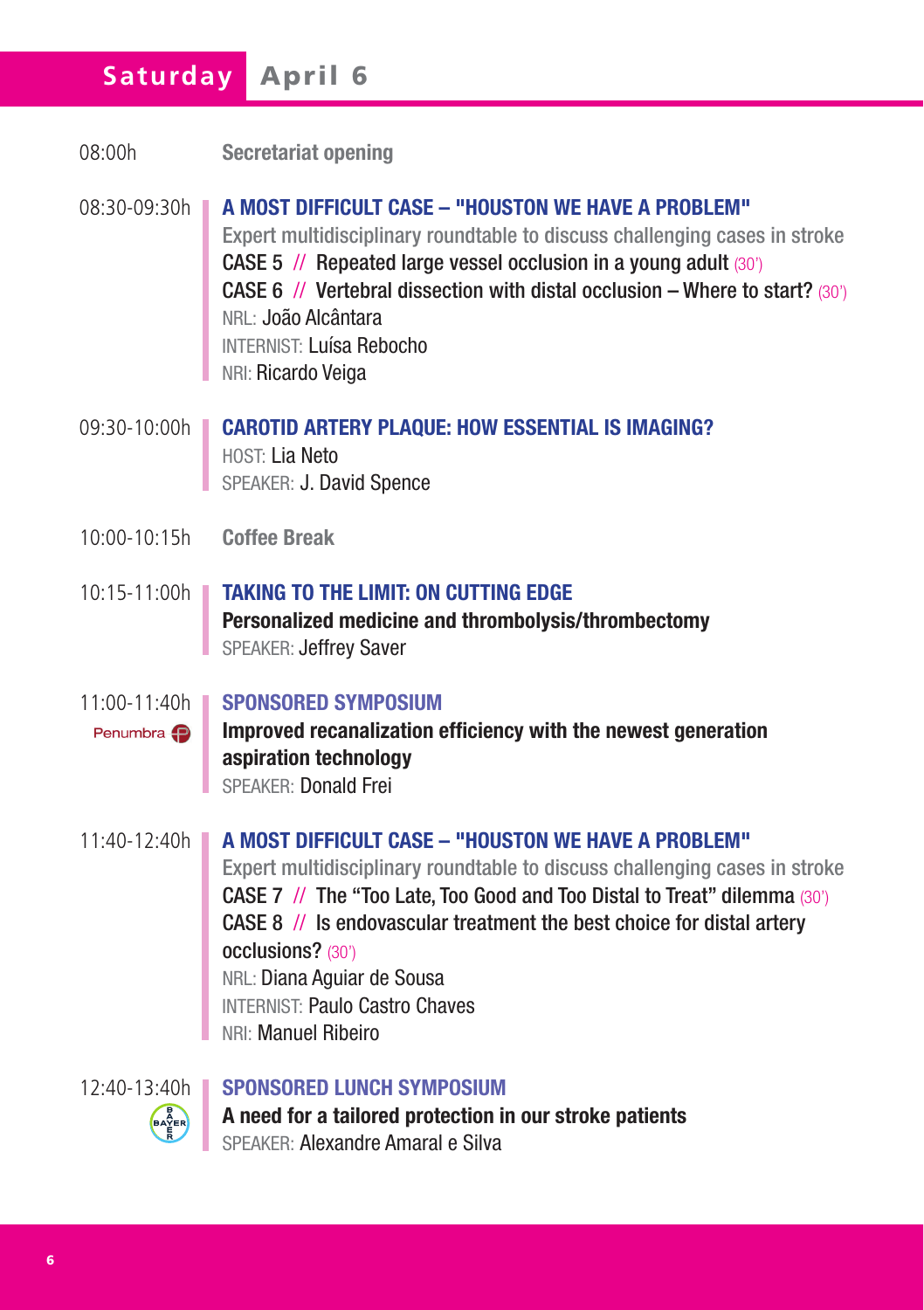## lisbon stroke summit

- 14:00-14:30h **THE FUTURE OF STROKE IMAGING: WHAT TO EXPECT?** HOST: Mariana Baptista SPEAKER: Donald Frei
- 14:30-15:30h **PROS & CONS SESSION: TAKE THE BULL BY THE HORNS** HOSTS: Carla Ferreira & Ângelo Carneiro **Do we still need selection criteria for acute LVO beyond 6h?** PROS: Simon Nagel // CONS: Raul Nogueira **Can we prevent futile recanalization?** PROS: Peter Vanacker // CONS: Pasquale Mordasini
- 15:30-16:00h **Coffee Break**

#### 16:00-16:30h **"ELEMENTARY, MY DEAR WATSON" – TOP 5 POSTERS**

17:00h **"Shoot out the lights" – Closing Remarks**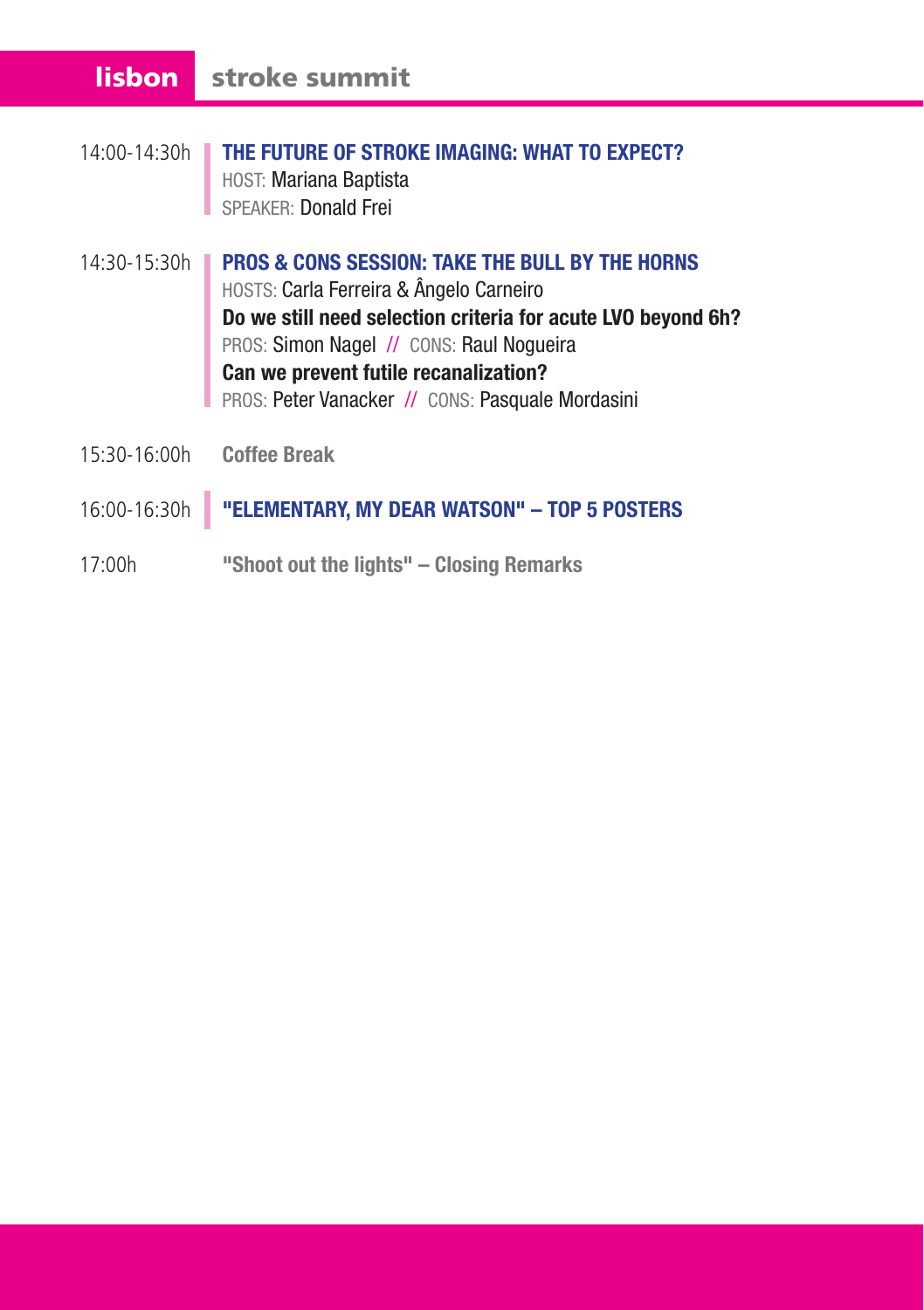#### P 01 SEEING BEYOND THE EYES: SUCCESSFUL TREATMENT OF BASILAR ARTERY OCCLUSION

AUTHORS: Anna Viola Taulaigo<sup>1,2</sup>,Marisa Mariano<sup>1</sup>, Patrícia Ferreira<sup>1</sup>, Jaime Pamplona<sup>3</sup>, João Reis<sup>3</sup>, Ana Paiva Nunes<sup>1</sup>

INSTITUTIONS: *<sup>1</sup> Unidade CerebroVascular, Hospital São José, Centro Hospitalar Universitário de Lisboa Central, Lisbon, Portugal; 2 Unidade Funcional Medicina 2, Hospital Curry Cabral, Centro Hospitalar Universitário de Lisboa Central, Lisbon, Portugal; 3 Serviço de Neurorradiologia, Hospital São José, Centro Hospitalar Universitário de Lisboa Central, Lisbon, Portugal*

#### P 02 DOUBLE OCCLUSION, DOUBLE THROMBECTOMY

AUTHORS: Bruno Cunha<sup>1</sup>, Danila Kuroedov<sup>1</sup>, Isabel Fragata<sup>1</sup>, Ana Paiva Nunes<sup>2</sup>, João Reis<sup>1</sup> INSTITUTIONS: 'Neuroradiology Department, Centro Hospitalar Universitário de Lisboa Central;<br><sup>2</sup>Stroke Unit, Centro Hospitalar Universitário de Lisboa Central *Stroke Unit, Centro Hospitalar Universitário de Lisboa Central*

#### P 03 TREATMENT BEYOND GUIDELINES

AUTHORS: Danila Kuroedov; Joana Osório; Patrícia Ferreira.; Ana Paiva Nunes.; João Reis *INSTITUTION: Centro Hospitalar e Universitário Lisboa Central*

#### P 04 ACUTE OCCLUSION WITH SUBACUTE CONTRALATERAL LESION – A DILEMMA? MAYBE NOT

AUTHORS: Amaral, Maria; Pinheiro, Carolina; Sousa, Cristina; Ferreira, Patrícia; Nunes, Ana Paiva *INSTITUTION: CHULC – Centro Hospitalar Universitário Lisboa Central*

#### P 05 ATRIAL FIBRILLATION, ACUTE STROKE AND CEREBRAL ARTERIOVENOUS MALFORMATION: BEST APPROACH?

AUTHORS: Gonçalo Cabral<sup>1</sup>, Filipa Serrazina<sup>1</sup>, Ana Luís, Sofia Calado<sup>2</sup>, Miguel Viana Baptista<sup>1,3</sup> *INSTITUTIONS: <sup>1</sup> Serviço De Neurologia, Hospital de Egas Moniz, Centro Hospitalar Lisboa*  Ocidental; <sup>2</sup>Serviço de Neurocirurgia, Hospital de Egas Moniz, Centro Hospitalar Lisboa Ocidental;<br><sup>3</sup>CEDOC - Nova Medical School, Universidade Nova de Lisboa *CEDOC - Nova Medical School, Universidade Nova de Lisboa*

#### P 06 CEREBRAL SINUS VENOUS THROMBOSIS IN A PATIENT WITH COMPLETE GONADAL **DYSGENESIS**

AUTHORS: Federica Parlato; Pedro Gaspar; Diana Aguiar de Sousa; Sandra Braz *INSTITUTION: Centro Hospitalar Lisboa Norte*

#### P 07 ACUTE ISCHEMIC STROKE AND SEVERE BILATERAL INTERNAL CAROTID STENOSIS: A DOUBLE DILEMMA

AUTHORS: Bárbara Pedro, Marisa Mariano, Patrícia Ferreira, Jaime Pamplona, Ana Paiva Nunes, João Reis

*INSTITUTION: Centro Hospitalar Universitário de Lisboa Central*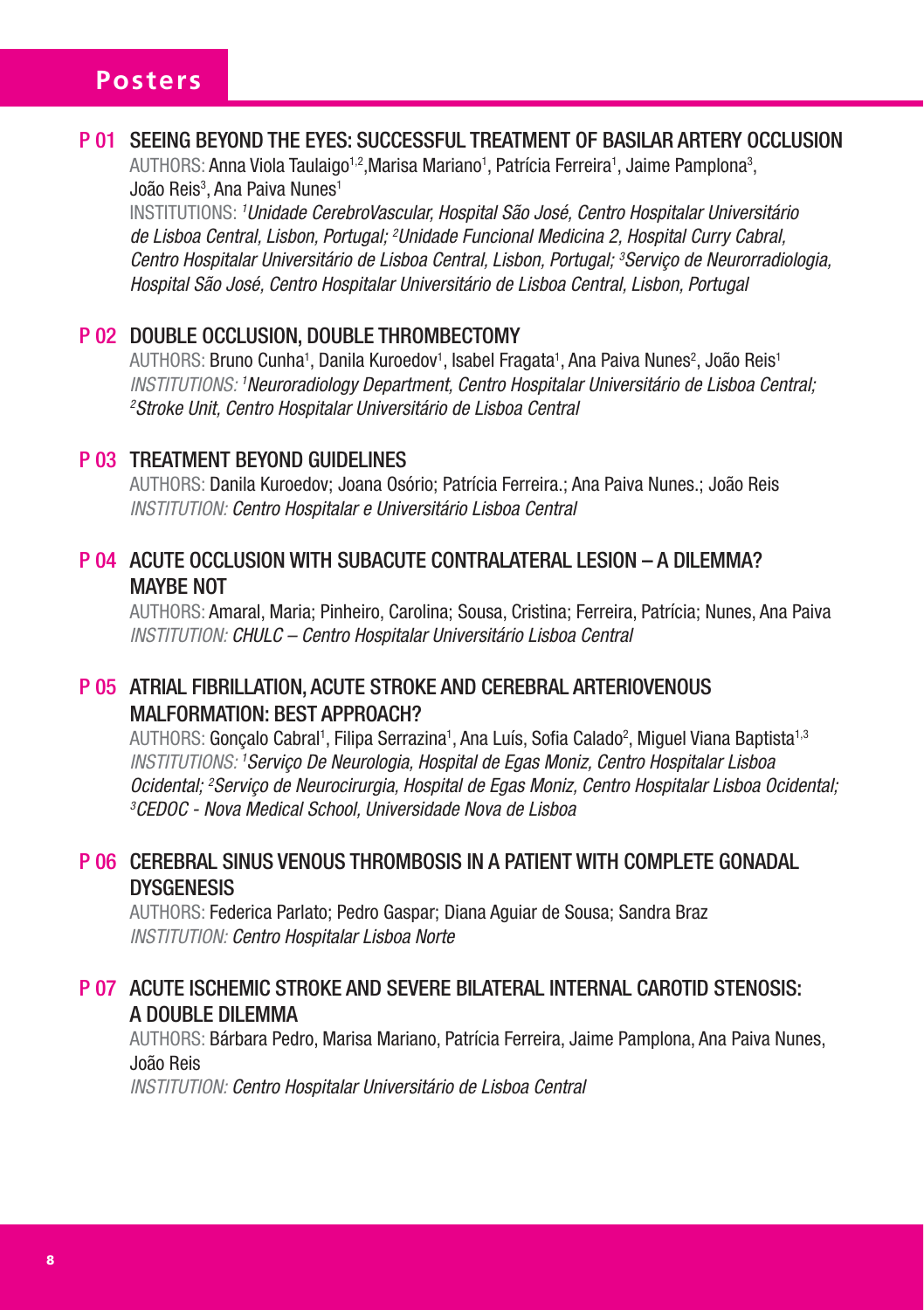#### P 08 ATRIAL MYXOMA – BENIGN, BUT NOT HARMLESS

AUTHORS: Andreia M. Teixeira<sup>1</sup>, Marta Soares Carreira<sup>2</sup>, Luís Lemos<sup>2</sup>, Margarida Matias<sup>3</sup>, Leonor Dias<sup>4</sup>, Marta Carvalho<sup>4</sup>, Pedro Bernardo<sup>5</sup>, Goreti Moreira<sup>2</sup>, Luísa Fonseca<sup>2</sup> *INSTITUTIONS: 1 Centro Hospitalar Entre Douro e Vouga, Internal Medicine Department; 2 Centro Hospitalar Universitário São João, Internal Medicine Department; 3 Hospital Divino Espírito Santo,*  Ponta Delgada, Neurology Department; <sup>4</sup>Centro Hospitalar de São João, Neurology Department;<br><sup>5</sup>Centro Hospitalar de São João, Cardiology Department *Centro Hospitalar de São João, Cardiology Department*

#### P 09 SURTLETIES ON PATENT FORAMEN OVALE CLOSURE

AUTHORS: Elisa Martins Silva, Elisa Campos Costa, Ana Cláudia Ribeiro, Miguel Rodrigues, Liliana Pereira

*INSTITUTION: Serviço de Neurologia, Hospital Garcia de Orta, Almada, Portugal* 

#### P 10 CHALLENGES OF ACUTE STROKE TREATMENT: WHEN TREATING THE BRAIN IS NOT ENOUGH

AUTHORS: Miguel Quintas-Neves, Sofia Xavier, Carla Ferreira, Jaime Rocha, José Manuel Amorim *INSTITUTION: Neuroradiology and Neurology Departments, Hospital de Braga*

#### P 11 A BIG DILEMMA IN A TINY PATIENT

AUTHORS: Perry da Câmara, Catarina<sup>1</sup>; Baptista, Mariana<sup>1</sup>, Morais, Teresa<sup>1</sup>; Fragata, Isabel<sup>1</sup>; Mendonça; Carla; Vieira<sup>2</sup>, José Pedro<sup>3</sup>; Reis, João<sup>1</sup> INSTITUTIONS: 'Neuroradiology Department, Centro Hospitalar Universitário Lisboa Central;<br><sup>2</sup>Neuropediatrics Department, Centro Hospitalar Universitário do Algarve<sup>, 3</sup>Neuropediatrics *Neuropediatrics Department, Centro Hospitalar Universitário do Algarve; 3 Neuropediatrics Department, Centro Hospitalar Universitário Lisboa Central*

#### P 12 IS ALTEPLASE STILL IMPORTANT IN M1 OCCLUSIONS UNDERGOING THROMBECTOMY?

AUTHORS: Manuel Machado<sup>1</sup>, Alberto Fior<sup>1</sup>, Isabel Fragata<sup>2</sup>, João Reis<sup>2</sup>, Ana Paiva Nunes<sup>1</sup> INSTITUTIONS: 'Unidade Cerebrovasculares, Centro Hospitalar Universitário Lisboa Central;<br><sup>2</sup>Servico de Neurorradiologia, Centro Hospitalar Universitário Lisboa Central *Serviço de Neurorradiologia, Centro Hospitalar Universitário Lisboa Central* 

#### P 13 SEVERE HYPOCALCEMIA MANIFESTING AS STROKE

AUTHORS: Eduarda Alves, Rafaela Pereira, Conceição Viegas, Giovanni Cerullo, Ana Paula Fidalgo, Joana Pestana

*INSTITUTION: Centro Hospitalar Universitário do Algarve, Faro, Portugal*

#### P 14 THROMBECTOMY: WHEN SHOULD WE STOP?

AUTHORS: Joana Branco Ferrão; Bruno Cruz Maia; Ana Paiva Nunes *INSTITUTION: Medicina 2,3 HSAC, Unidade CerebroVascular HSJ, Unidade Cerebrovacular HSJ*

#### P 15 INDICATIONS FOR TRANSOESOPHAGEAL ECHOCARDIOGRAM IN THE RESEARCH OF CARDIOEMBOLIC SOURCE FOR STROKE

AUTHORS: Inês Almeida, Joana Chin, Catarina Sousa, João Tavares *INSTITUTION: Cardiology Department – Centro Hospitalar Barreiro-Montijo*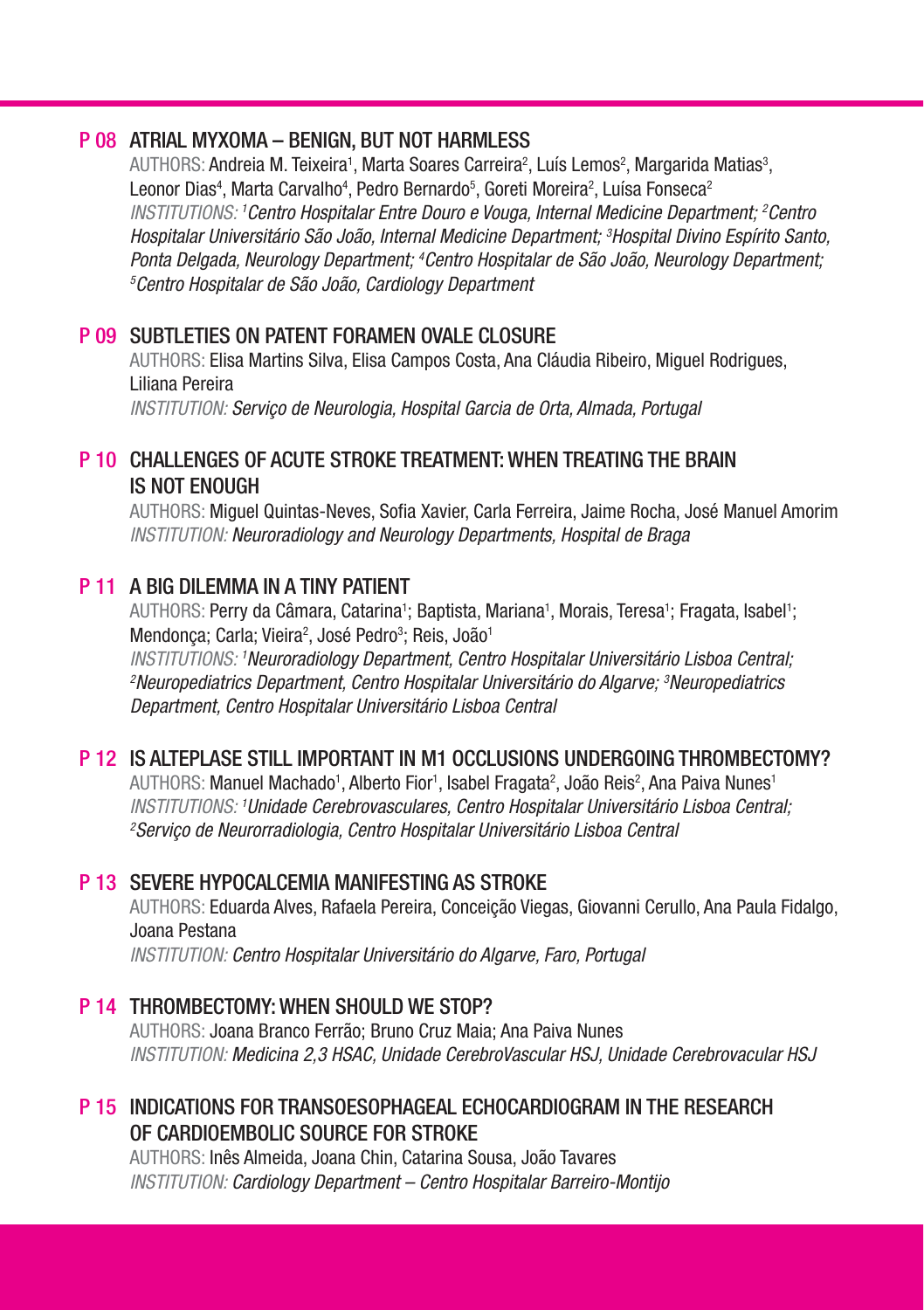#### P 16 PROFITABILITY OF TRANSTHORACIC ECHOCARDIOGRAM IN THE IDENTIFICATION OF CARDIOEMBOLIC SOURCE FOR STROKE

AUTHORS: Inês Almeida, Joana Chin, Catarina Sousa, João Tavares *INSTITUTION: Cardiology Department – Centro Hospitalar Barreiro-Montijo*

#### P 17 REAL WORLD IMPORTANCE OF 24-HOURS HOLTER IN SILENT ATRIAL FIBRILLATION RESEARCH

AUTHORS: Inês Almeida, Joana Chin, Dinis Mesquita, João Tavares *INSTITUTION: Cardiology Department – Centro Hospitalar Barreiro-Montijo*

#### P 18 PITFALLS IN SUSPECTED BRAIN INFARCTION – A NEURORADIOLOGIST'S MUST KNOW

AUTHORS: Luís Cardoso, Hugo Martins, Ricardo Martins, Pedro S. Pinto *INSTITUTION: Serviço de Neurorradiologia, Hospital de Santo António, Centro Hospitalar e Universitário do Porto*

#### P 19 WHAT A SHIINTI – A CASE OF PATENT FORAMEN OVALE

AUTHORS: Ana Ponciano Cátia Faria Diana Moura José Leite Célio Fernandes *INSTITUTION: Serviço Medicina 2, Centro Hospitalar de Leiria, Leiria, Portugal*

#### P 20 SUBACUTE BLOOD-BRAIN BARRIER PERMEABILITY AFTER AN ACUTE ISCHEMIC STROKE IS ASSOCIATED WITH GOOD CLINICAL OUTCOME

AUTHORS: João André Sousa, César Nunes, Fernando Silva, Cristina Machado, Bruno Rodrigues, Gustavo Cordeiro Santo, Miguel Castelo Branco, Lino Ferreira, Luis Cunha, João Sargento-Freitas *INSTITUTION: Centro Hospitalar e Universitário de Coimbra Faculdade de Medicina da Universidade de Coimbra*

#### P 21 ISOLATED MIDDLE CEREBRAL ARTERY DISSECTION, A RARE CAUSE OF STROKE

AUTHORS: Luís Ribeiro<sup>1</sup>, Pedro Bem<sup>2</sup>, Sofia Monteiro<sup>3</sup>, Sandra Moreira<sup>1</sup> *INSTITUTIONS: 1Neurology department, Hospital Pedro Hispano; 2 Neuroradiology department, Hospital Pedro Hispano, 3 Internal medicine department, Hospital Pedro Hispano*

#### P 22 THE EGG OR THE CHICKEN: BILATERAL DEEP VENOUS THROMBOSIS AND LEFT THALAMIC STROKE

AUTHORS: Verónica Cabreira<sup>1,2</sup>, Mariana Leal<sup>3</sup>, Bernardo Moreno<sup>4</sup>, Joana Guimarães<sup>1,2</sup> INSTITUTIONS: <sup>1</sup> Neurology Department, Centro Hospitalar Universitário de São João, Porto, *Portugal, 2 Faculty of Medicine of the University of Porto, Porto, Portugal, 3 Internal Medicine Department, Hospital de Aveiro, Aveiro, Portugal, 4 Rehabilitation Department, Hospital Senhora da Oliveira, Guimarães, Portugal*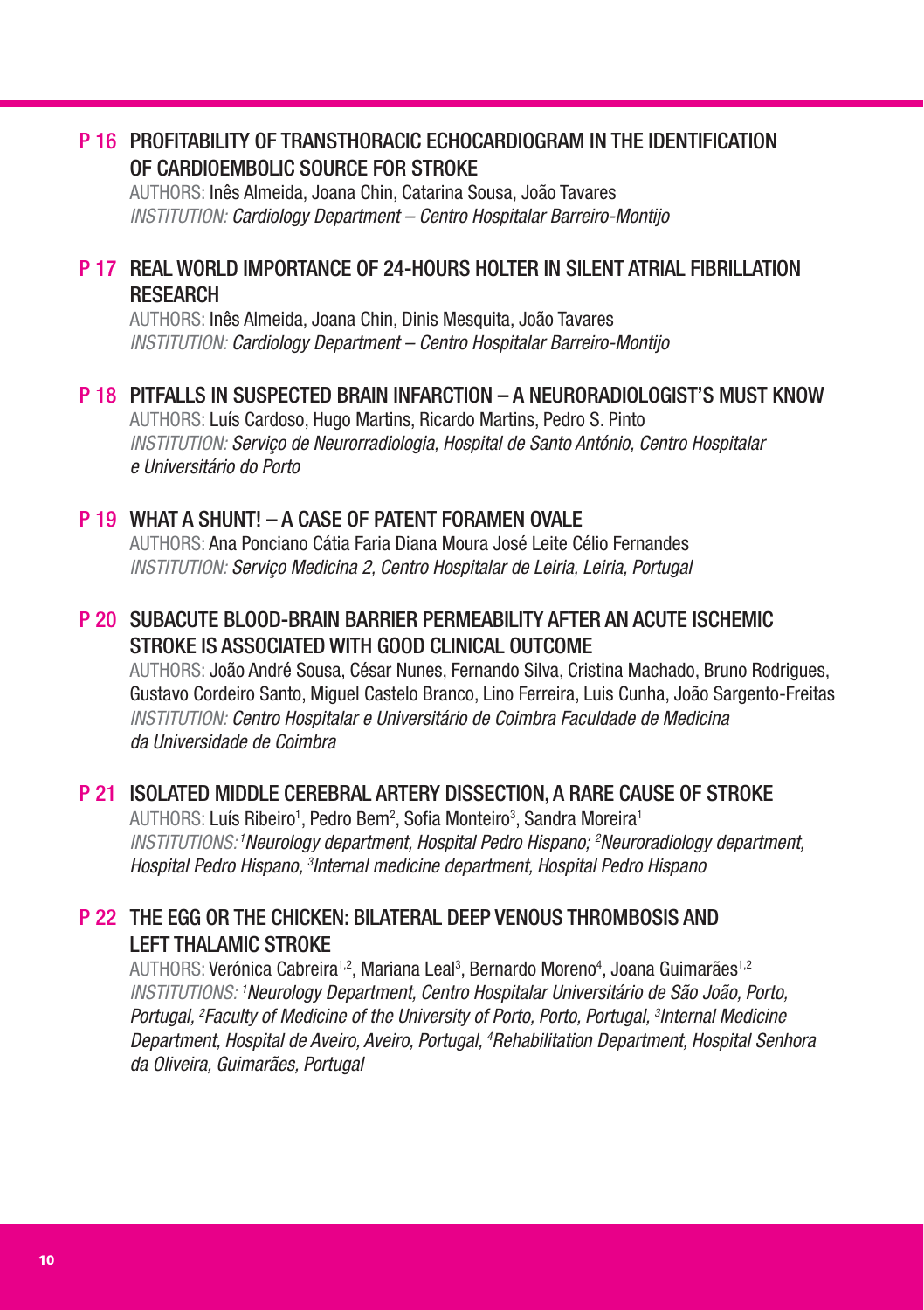#### P 23 STROKE AND AIR POLLUTION: THE EFFECTS OF AIR QUALITY IN THE NUMBER OF ISCHAEMIC STROKES IN LISBON

AUTHORS: Proença, Filipa; Neto, Lia; Madureira, João; Teotónio, Pedro; Mendonça, Mário; Guerreiro, Carla; Raposo, Francisco; Correia, Manuel; Sá, Graça *INSTITUTION: Neuroradiology Department, Centro Hospitalar Universitário Lisboa Norte, Lisbon,* 

*Portugal*

#### P 24 PRIMARY ANGIITIS OF CENTRAL NERVOUS SYSTEM: DIAGNOSTIC AND THERAPEUTIC CHALL FNGES

AUTHORS: Francisco Bernardo<sup>1</sup>, André Rêgo<sup>1</sup>, Elsa Parreira<sup>1</sup>, Rui Manaças<sup>2</sup>, Ding Zhang<sup>3</sup>, Martinha Chorão<sup>4</sup>, Amélia Nogueira Pinto<sup>1</sup>

INSTITUTIONS: <sup>1</sup>Department of Neurology; <sup>2</sup>Department of Neuroradiology, Hospital Professor *Doutor Fernando Fonseca, Amadora, Portugal; 3 Department of Neurosurgery; 4 Department of Pathology, Hospital Egas Moniz, Centro Hospitalar Lisboa Ocidental, Lisboa, Portugal*

#### P 25 BRIDGING THERAPY WITH IV THROMBOLYSIS VERSUS MECHANICAL THROMBECTOMY ALONE IN ACUTE ISCHEMIC STROKE: A MONOCENTRIC ANALYSIS OF REPERFUSION RATES

AUTHORS: Carneiro, Inês; Basílio, Gonçalo; Alves Berhanu, David; Correia, Manuel; Sá, Graça *INSTITUTION: Centro Hospitalar Universitário de Lisboa Norte, EPE*

#### P 26 AN OFF-ROAD CAUSE OF RIGHT EYE HYPOVISION

AUTHORS: Luís Lemos; Maria João Pinto; Andreia Teixeira; Daniela Ferro; Margarida Matias; Paulo Castro Chaves; Jorge Almeida; Luísa Fonseca *INSTITUTION: Centro Hospitalar e Universitário de São João*

#### P 27 ENDOVASCULAR TREATMENT OF CAROTID BLOWOUT SYNDROME: CASE REPORT

AUTHORS: Catarina Pinto, Hugo Mota Dória, Luís Cardoso, Ângelo Carneiro *INSTITUTION: Serviço de Neurorradiologia, Centro Hospitalar do Porto* 

#### P 28 RECURRENT ISCHEMIC STROKE IN YOUNG PATIENT – DISCUSSION OF A THERAPEUTIC APPROACH

AUTHORS: Leila Duarte; Cristiana Mendes; João Madeira Lopes; J Meneses Santos *INSTITUTIONS: CHULN - Hospital Santa Maria - Medicina II*

#### P 29 CAROTID STENOSIS GRADING: INTER-OBSERVER AGREEMENT USING CTA-NASCET

AUTHORS: Alves Berhanu, David Guerreiro, Carla Raposo, Francisco Carneiro, Inês Sequeira, Paulo Sousa, Rita Sá, Graça *INSTITUTION: Centro Hospitalar Lisboa Norte*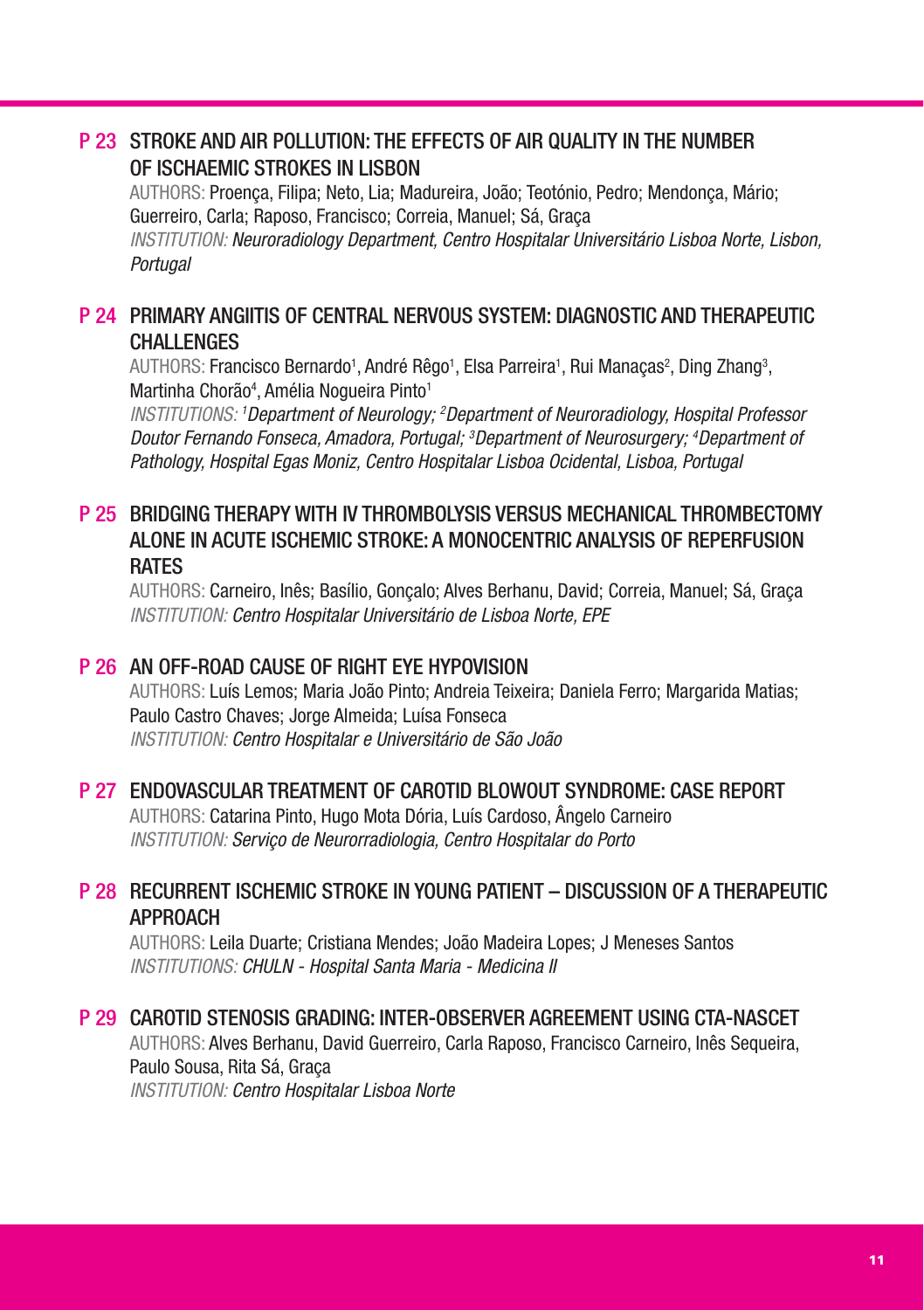#### P 30 FIRST PASS EFFECT – THROMBUS AT FIRST SIGHT

AUTHORS: Correia, Manuel<sup>1</sup>; Neto, Lia<sup>1</sup>; Raposo, Francisco<sup>1</sup>; Melo, Teresa<sup>2</sup>; Basílio, Gonçalo<sup>1</sup>; Sequeira, Paulo1; Biscoito, Luísa1; Sá, Graça1 INSTITUTIONS: <sup>1</sup>Neuroradiology Department – CHULN, Hospital de Santa Maria;<br><sup>2</sup>Neurology Department – CHULN, Hospital de Santa Maria *Neurology Department – CHULN, Hospital de Santa Maria*

#### P 31 ACUTE STROKE ENDOVASCULAR TREATMENT: ETHICAL ISSUES IN DECISION MAKING

AUTHORS: Guerreiro, Carla; Reimão, Sofia; Madureira, João; Neto, Lia; Sá, Graça *INSTITUTION: Neuroimaging Department, North Lisbon Hospital Center*

#### P 32 CHIROPRAXY: FRIEND OR FOE?

AUTHORS: Rita Claro Santos, Sara Ventura, Bruno Maia, Ana Paiva Nunes *INSTITUTION: Centro Hospitalar Universitário Lisboa Central Unidade de Urgência Médica Unidade Cerebrovascular*

#### P 33 WHERE DO YOU LIVE? THE IMPORTANCE OF THE GEOGRAPHIC LOCATION IN THE EFFECTIVENESS OF STROKE MANAGEMENT

AUTHORS: Proença, Filipa; Neto, Lia; Correia, Manuel; Madureira, João; Teotónio, Pedro; Mendonça, Mário; Guerreiro, Carla; Raposo, Francisco; Sá, Graça *INSTITUTION: Neuroradiology Department, Centro Hospitalar Universitário Lisboa Norte, Lisbon, Portugal*